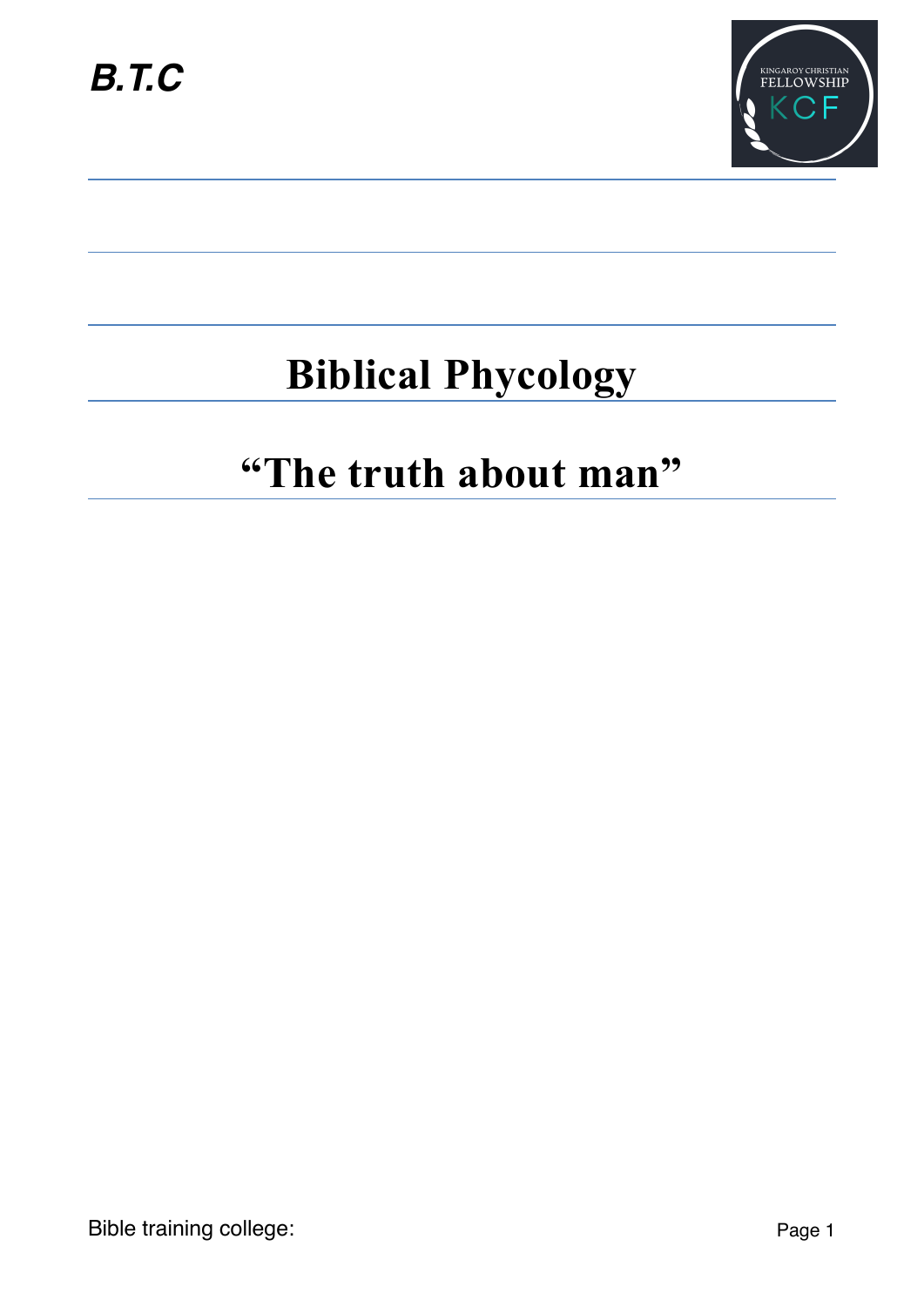# **Introduction: "The truth about man"**

Welcome to this years series "The truth about" … The premiss is "A Bible believer" is someone who believes what the Bible teaches 1 Corinthians 2:9-16.

The challenge comes from the natural man human nature and thinking Romans 8:5-6, which is governed by the spirit of man. ( Not by the Holy Ghost and the Word of God )

## **A. The truth about man (1) Beginning.**

- **1. We must start at the beginning:**
- **2. Genesis 1:1-2 and Job 38:1-7.** ( the oldest book, written after Noahs flood, as the first five books were written by Moses.)
- **3.** We have the sons of God, were created before man.

### **Note:**

# **Man is created to become a living soul, not as a spiritual being, which are called ministering sprits Hebrews 1:14.**

#### Genesis 2:7

*And the LORD God formed man of the dust of the ground, and breathed into his nostrils the breath of life; and man became a living soul.*

## Statement

When God was manifest in the flesh, Hebrews 1:5 didn't take on the nature of Angles, but the seed of Abraham.. Hebrews 2:16

# *For verily he took not on him the nature of angels; but he took on him the seed of Abraham.*

## 1 Corinthians 15:45

*And so it is written, The first man Adam was made a living soul; the last Adam was made a quickening spirit.*

## **4. Man is three part: Not like the Angles and the Animal kingdom.**

# 1 Thessalonians 5:23

*And the very God of peace sanctify you wholly; and I pray God your whole spirit and soul and body be preserved blameless unto the coming of our Lord Jesus Christ.*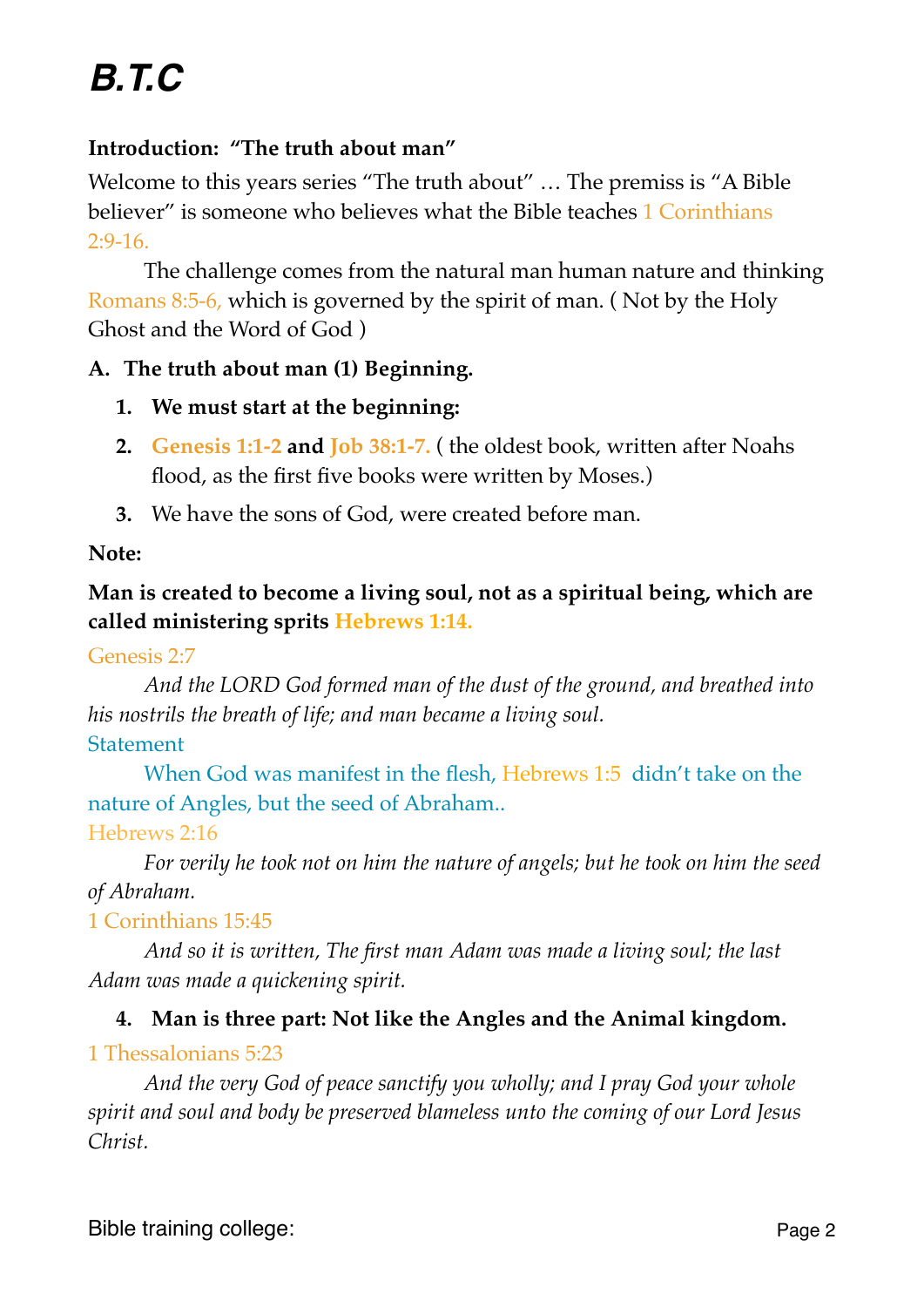## **5. Jesus Christ was born with a soul..**

#### **Psalms 16:10**

*For thou wilt not leave my soul in hell; neither wilt thou suffer thine Holy One to see corruption.*

### **Acts 2:27**

*Because thou wilt not leave my soul in hell, neither wilt thou suffer thine Holy One to see corruption*

## 2. **The sons of God** (

Job 38:7

*When the morning stars sang together, and all the sons of God shouted for joy?*

- 1. Are seen in three different times:
	- 1. At the beginning of creation **Job** 38:1-7
	- 2. As those that left their first estate Genesis 6:1-3

#### Jude 1:6

*And the angels which kept not their first estate, but left their own habitation, he hath reserved in everlasting chains under darkness unto the judgment of the great day.*

3. And the remainder turn up in the book of Job after **Noahs flood.** Job 1:6

*Now there was a day when the sons of God came to present themselves before the LORD, and Satan came also among them.*

## **Note:**

Satan has lost his position and has fallen, this was a tearing down and probably a war where inGenesis 1:1-2 the earth is without form and is void, as from the expression of the shout in Job 38:1-7…

#### 2 Peter 3:5-7

*For this they willingly are ignorant of, that by the word of God the heavens were of old, and the earth standing out of the water and in the water: Whereby the world that then was, being overflowed with water, perished:*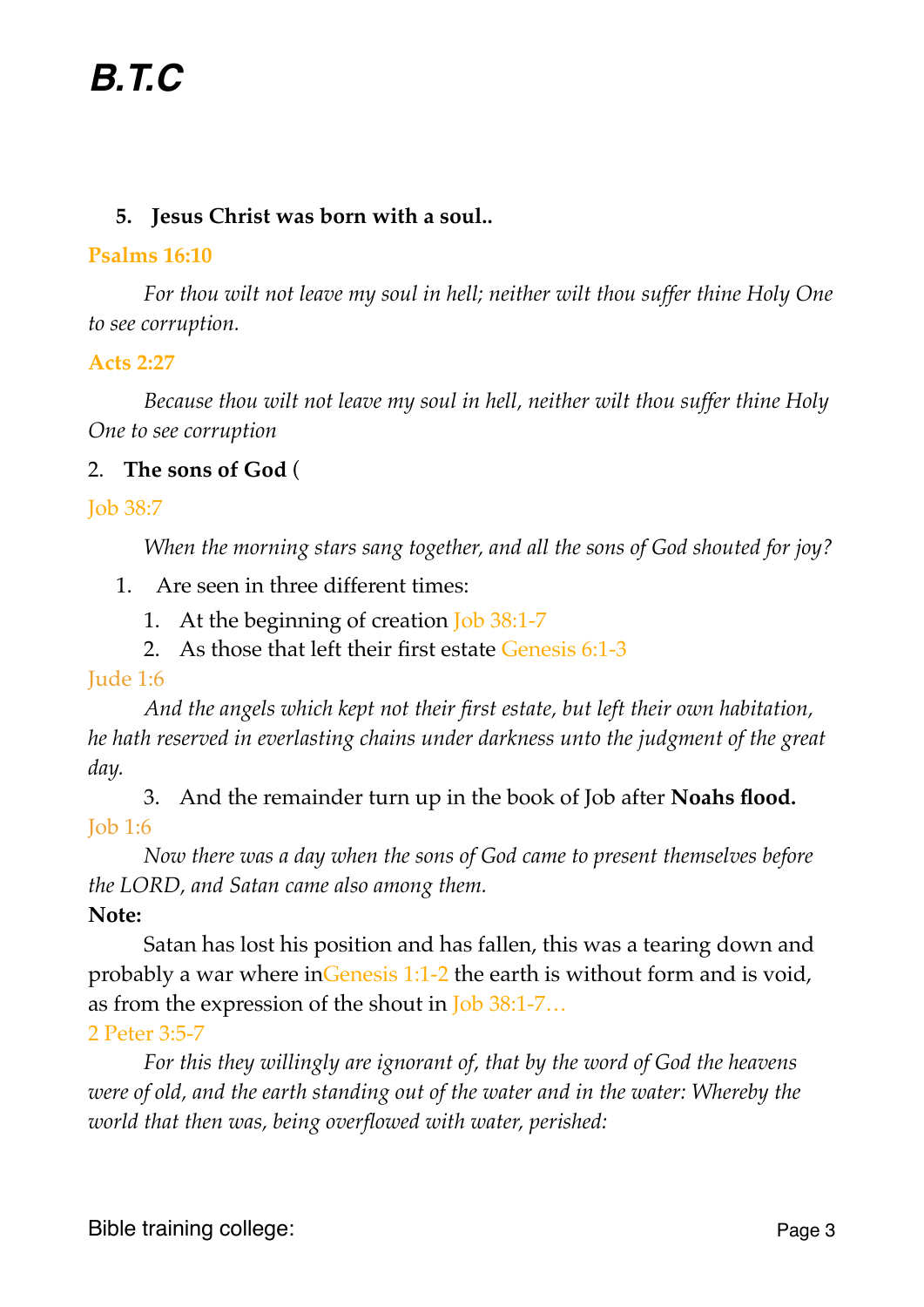*But the heavens and the earth, which are now, by the same word are kept in store, reserved unto fire against the day of judgment and perdition of ungodly men.* **Lesson**

There is a lesson that you need to understand, if the earth can be destroyed: God can reconstruct, or put back to it original purpose: When God redeems man through salvation, man in Jesus Christ is far better than man in the garden. God purpose for the earth was for man habitation, as where Angles habitation was Heaven.

But the angles that left their first estate can not be redeemed but are in chains of darkness Jude 1:6

- 2. From the foundation of the world Hebrews 1:10, Job 38:7 and Ephesians 1:3-4…we were seen in Jesus Christ (The corner stone )
- 3. Man is created on the sixth day: In Mary's genealogy Adam is called son of God…

## Luke 3:38

*Which was the son of Enos, which was the son of Seth, which was the son of Adam, which was the son of God.*

4. Man is at the top of tree when it comes to creation: spirit, soul and body "flesh and blood" Hebrews 2:6-17

# **B. The truth about man (2) Purpose.**

We have discovered that man was created after the "sons of God" Morning stars and doesn't appear until the sixth day of God reconstructing the earth ( Of which Adam is called the son of God) **Note:**

It is important to understand that by faith the doctrine of 2 Peter 3:1-15 and Genesis 1:2. ( Don't be ignorant) In Job 38:7 The cornerstone is mentioned, a picture of Jesus Christ…

# John 1:1-2

*In the beginning was the Word, and the Word was with God, and the Word was God. The same was in the beginning with God. All things were made by him; and without him was not any thing made that was made.* **Statement**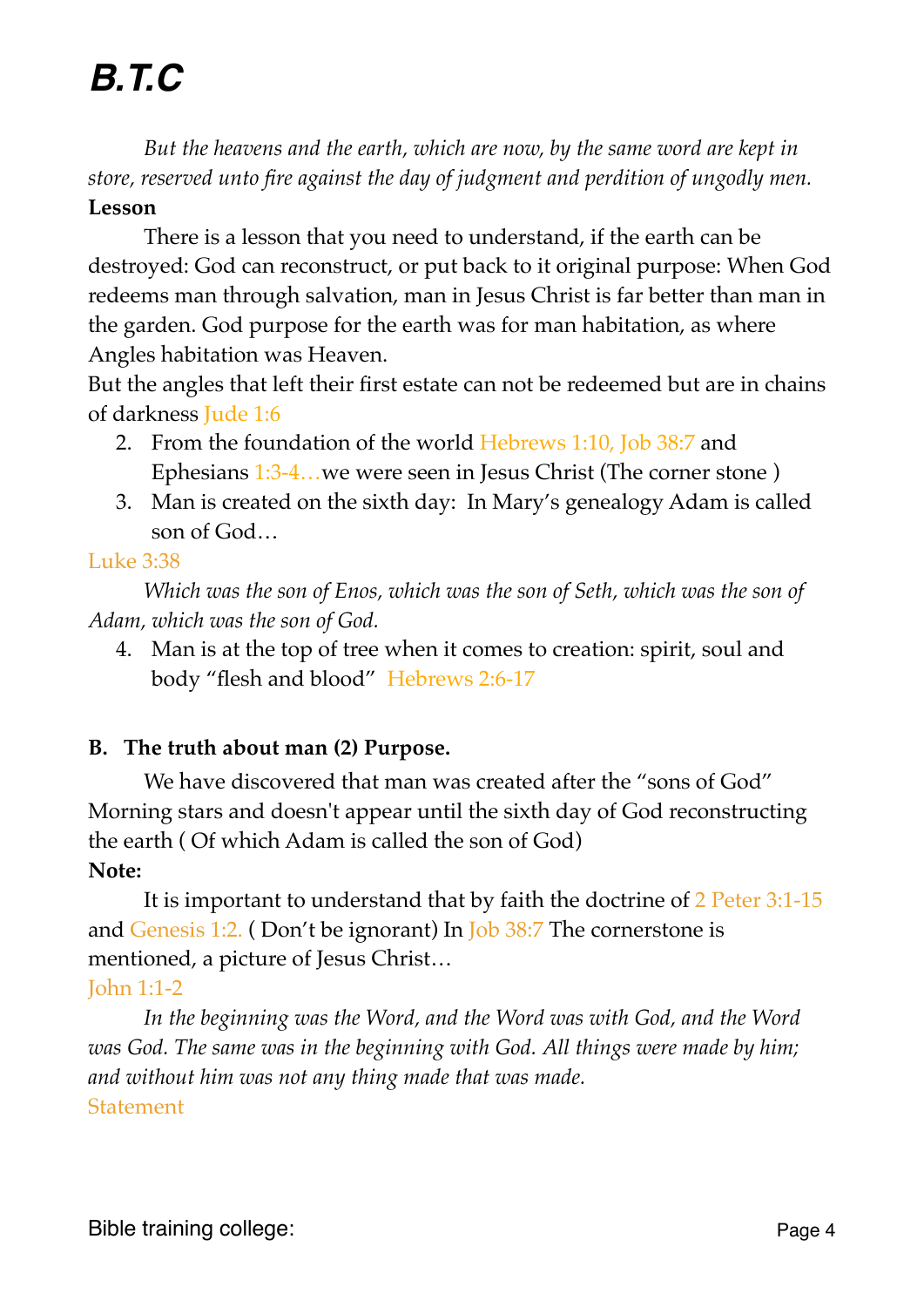There are three books in your Bible that start with God: Genesis 1:1, John 1:1 and the Book of Hebrews 1:1 "God in sundry times "

## **5. The earth is the centre of Gods dealings.**

- 1. Sin began in Heaven Isaiah 14:7.
- 2. Satan looses the Crown and Estate. ( Earth bound )

#### Job 1:6-8

*Now there was a day when the sons of God came to present themselves before the LORD, and Satan came also among them. And the LORD said unto Satan, Whence comest thou? Then Satan answered the LORD, and said, From going to and fro in the earth, and from walking up and down in it. And the LORD said unto Satan, Hast thou considered my servant Job, that there is none like him in the earth, a perfect and an upright man, one that feareth God, and escheweth evil? ( Ezekiel 28:12-16 )*

#### Lesson

Satan is limited to what God will allow…..1 Peter 5:8..Satan wanted to lift himself up, he wanted more than God gave him…Pride But God has given the crown to Adam:

#### Genesis 1:28

*And God blessed them, and God said unto them, Be fruitful, and multiply, and replenish the earth, and subdue it: and have dominion over the fish of the sea, and over the fowl of the air, and over every living thing that moveth upon the earth.* **Note:**

In Genesis 6:1-8, the fallen Angles with fallen man causes God Judgment: But because of one man Noah…the earth and man are spared and what God said to Adam he says to Noah… "Replenish" Genesis 9:1

*And God blessed Noah and his sons, and said unto them, Be fruitful, and multiply, and replenish the earth.*

- 3. God puts man in the Garden of Eden: Genesis 2:8ff
	- 1. Adam has the rule with Eve..
	- **2.** Man and God are in fellowship **( Genesis 3:8 )**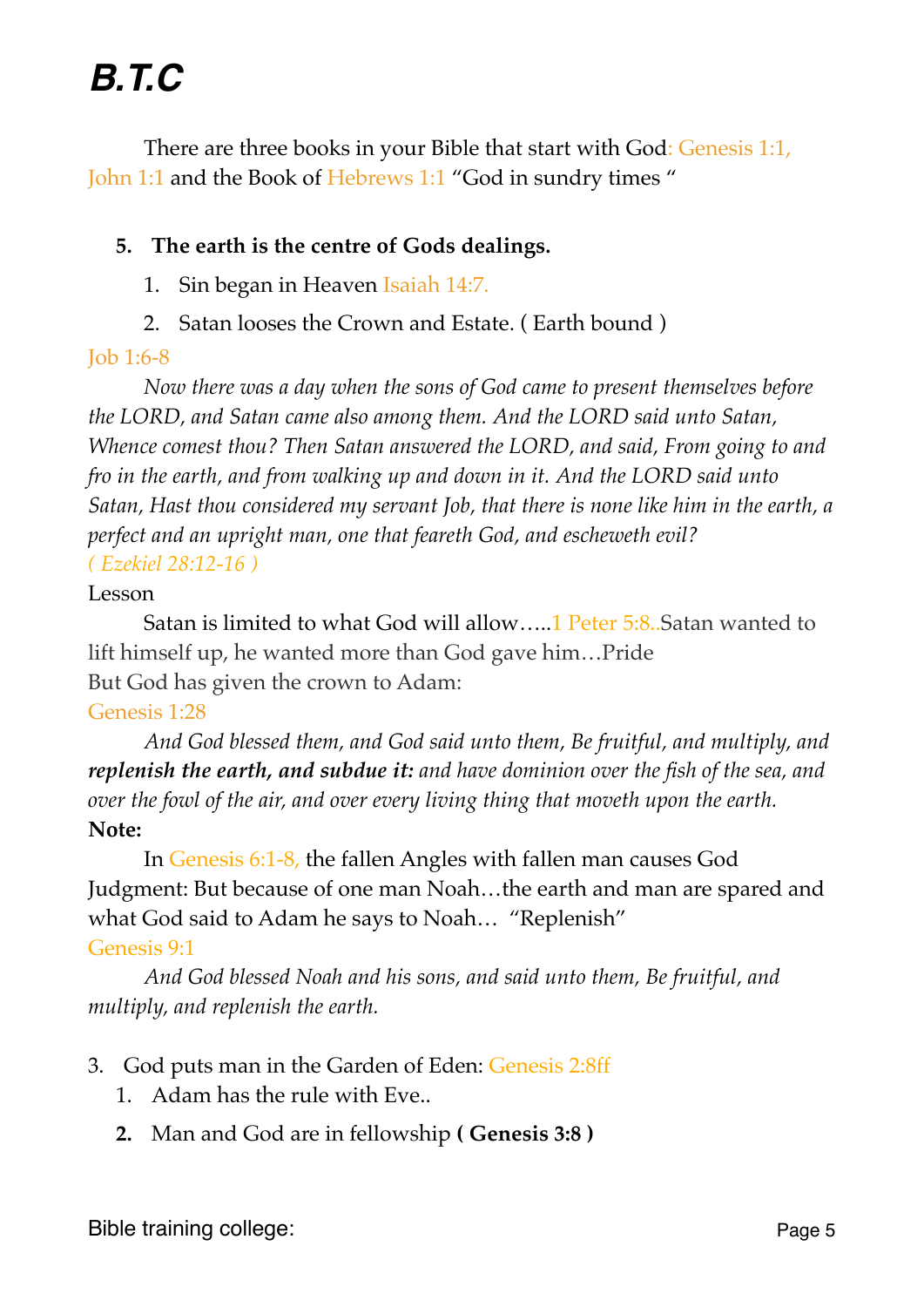- **3.** Man is given one commandment Genesis 2:15-17..
	- **1.** Man is made in the image of God, but man is not God, he is created in innocence, and when man falls from that estate is where the trouble begins..

#### **Note:**

God boundaries Genesis 3:24 are there to protect man, are not there as if God wants to hold something back from man…Genesis 3:5 suggested by the serpent…

## **C. The truth about man (3) Will.**

Before we go on we need to look at the subject about the will…Man has been given the crown, man is in fellowship with God, and God has the rule by one command…and man is created in Gods image Genesis 1:26-27.

- 1. This will make man a target as concerning Satan…who wants to rule.
- 2. The fellowship is based on a free will..

## Revelation 4:11

*Thou art worthy, O Lord, to receive glory and honour and power: for thou hast created all things, and for thy pleasure they are and were created.*

3. The *serpent* ( Satan is behind ) is there to create doubt, and to create a sense that rules from a place of darkness:

#### John 8:44

*Ye are of your father the devil, and the lusts of your father ye will do. He was a murderer from the beginning, and abode not in the truth, because there is no truth in him. When he speaketh a lie, he speaketh of his own: for he is a liar, and the father of it.*

#### 1 John 1:5

*This then is the message which we have heard of him, and declare unto you, that God is light, and in him is no darkness at all.*

## 1 John 4:7

*Beloved, let us love one another: for love is of God; and every one that loveth is*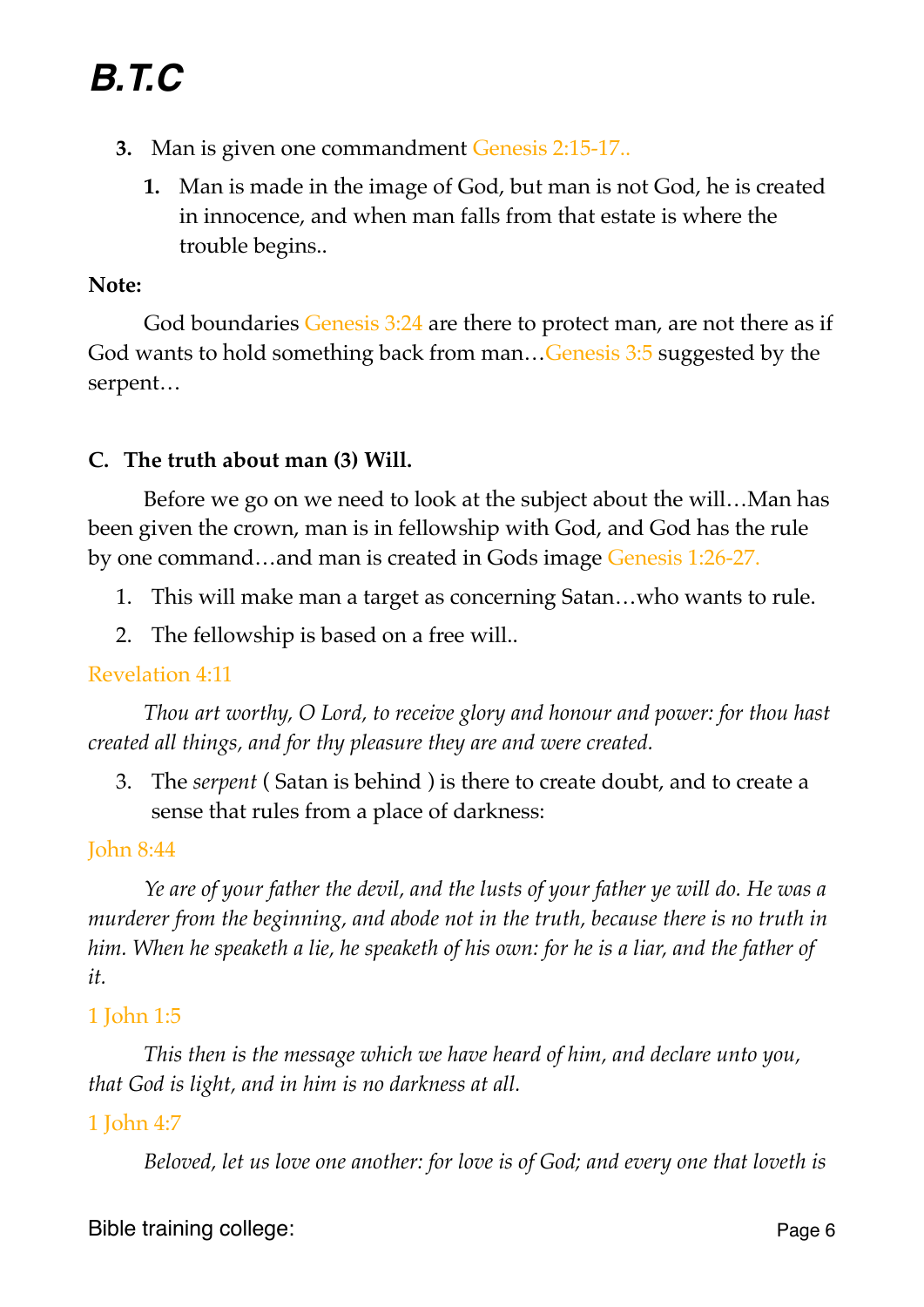*born of God, and knoweth God.*

- 4. Man has a free will because the nature of God is love:
- 5. Satan introduces deceit ….which was not found in the garden:
- 6. Satan throws a stone in the pond, "the word not" Genesis 2:17 and Genesis 3:4
- 7. Both eat freely by their own will…( The Devil did not make them..)
- 8. Remember Satan wants to rule Isaiah 14:12 and wants subjects to follow His rule..
- 9. Satan created a void, that some how God was holding back from them..

## **Note:**

The word innocent means, that you can't be found guilty without the knowledge of good and evil. But in innocence man choose evil over good. They had the knowledge not too: ( God can't lie, because there is no darkness in Him…God is Light )

10. The sin of unbelief is the root of mans problems:

## Hebrews 3:12

*Take heed, brethren, lest there be in any of you an evil heart of unbelief, in departing from the living God.*

1. The first thing man does is to depart:

# Genesis 3:8

*And they heard the voice of the LORD God walking in the garden in the cool of the day: and Adam and his wife hid themselves from the presence of the LORD God amongst the trees of the garden.*

## **Note:**

Man chooses to cover up and hide, but man also has a free will where instead of covering up could have called out..

2. Man has forgotten, that God was for man, in the purpose of creation and Eden Genesis 1:28…but now they are hiding..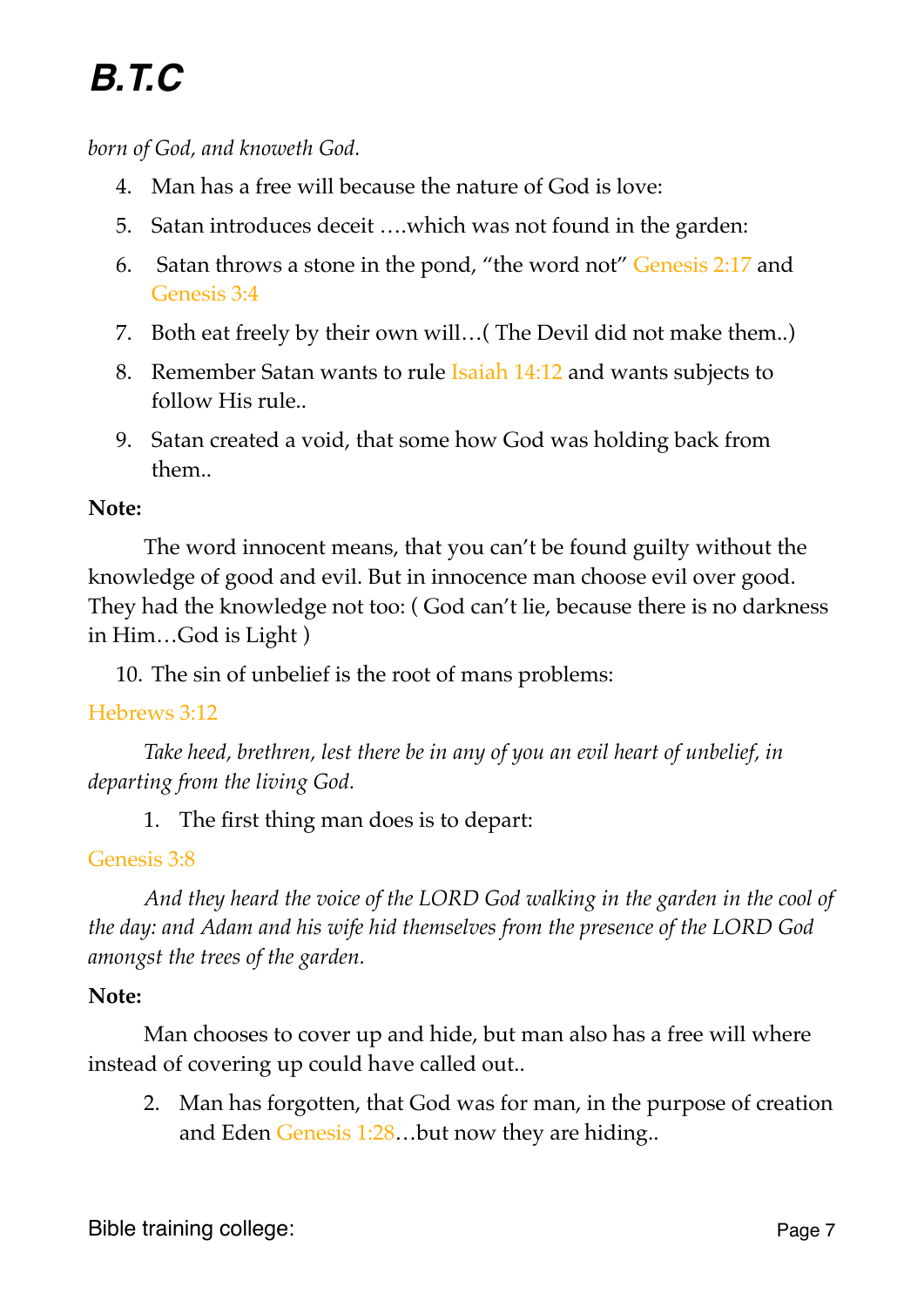- **D. The truth about man (4) Disposition.**
- **1. The Knowledge of good and evil came at a great cost …( Death )**

## **Romans 8:6**

*For to be carnally minded is death; but to be spiritually minded is life and peace.*

- **2.** Man did not have a carnal nature, they were children of light, and God does not fellowship with darkness ( God is light )
- 3. Man in the garden gravitated towards God, but now man gravitations from where God created him from..

Genesis 2:7

*And the LORD God formed man of the dust of the ground, and breathed into his nostrils the breath of life; and man became a living soul.*

# **4. Eden was a kingdom, of light and fellowship..**

- 1. No darkness, sorrow or death.
- 2. Satan upsets the pond by through it in the one stone "not"

# 2 Corinthians 11:3

*But I fear, lest by any means, as the serpent beguiled Eve through his subtilty, so your minds should be corrupted from the simplicity that is in Christ.*

- 3. Man disposition changes…Genesis 3:6-24
	- 1. Guilt, coverup and blame…
	- 2. Gods fault Genesis 3:12.

# Romans 8:7-8

*Because the carnal mind is enmity against God: for it is not subject to the law of God, neither indeed can be. So then they that are in the flesh cannot please God.*

# **Note;**

Satan character changed towards God and so does man. Both Satan and man gravitate downwards, from Heaven, to man be coming earth…

3. As where Adam and Eve we're children of light, they could Stan in the presence of God.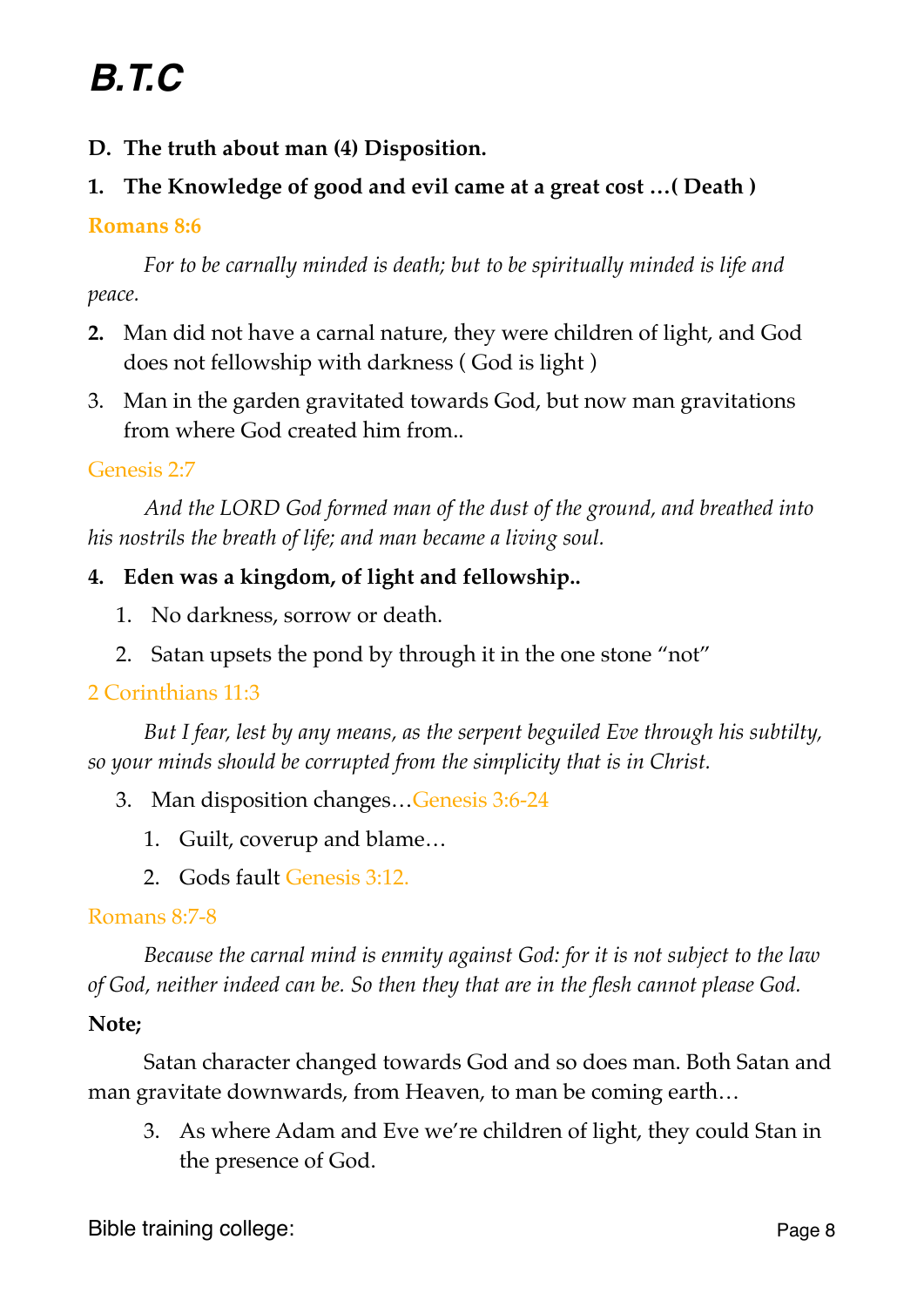- 1. The experience of "Guilt" shame and fear are new to them..
- 2. Man has a conscience ( Knowledge ) and the word guilt is associated with the word knowledge …of right and wrong.
- 3. But man covers up guilt by fig leaves and the fig leaves of Balme…( New behaviour of cover up )

### Lesson:

Who fault is it? Mans or Gods…some would say it is Gods fault because God knew what man would do…

### **Genesis 2:17**

*But of the tree of the knowledge of good and evil, thou shalt not eat of it: for in the day that thou eatest thereof thou shalt surely die.*

### Isaiah 55:8

*For my thoughts are not your thoughts, neither are your ways my ways, saith the LORD.*

### Ephesians 1:3-4

*Blessed be the God and Father of our Lord Jesus Christ, who hath blessed us with all spiritual blessings in heavenly places in Christ: According as he hath chosen us in him before the foundation of the world, that we should be holy and without blame before him in love:*

#### **5. Gods righteousness has a plan…**

1. Man is now out of order ( Disorder )

Statement;

To understand the truth about man, can only be understood by way of comparison that mans deposition in the garden gravitated upward, where man has a disposition that gravitates towards the creation of the earth Romans 1:16-32

- **6.** God never created anything that was out of order such as Genesis 1:2 and **Genesis 1:26**
- 7. It is said about creation and mans disposition.

Romans 8:21-22

Bible training college: Page 9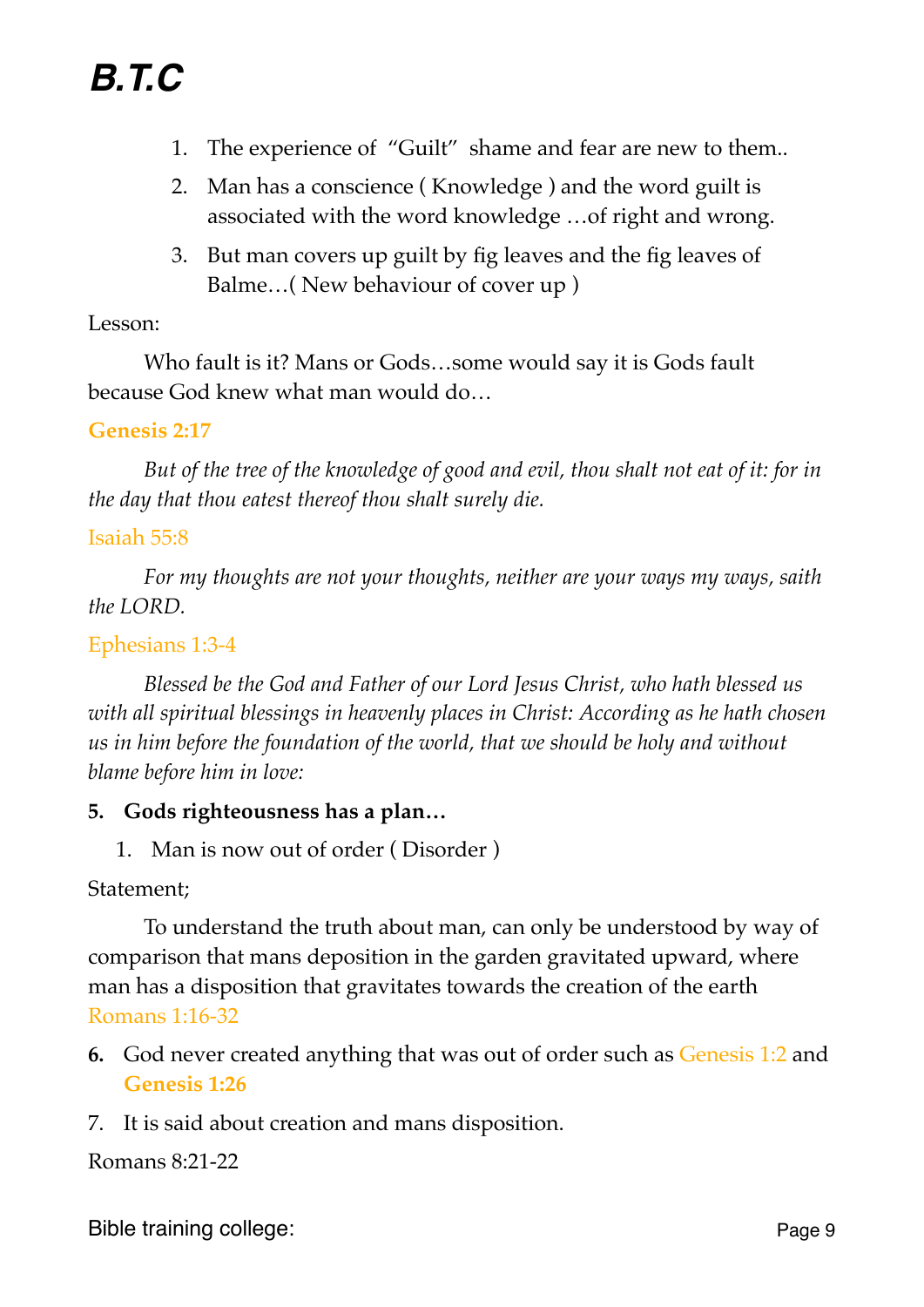*Because the creature itself also shall be delivered from the bondage of corruption into the glorious liberty of the children of God. For we know that the whole creation groaneth and travaileth in pain together until now.*

#### Note:

Man looses his estate and becomes loyal to himself and the estimation of himself..( selfishness and pride )

#### Job 41:34

*He beholdeth all high things: he is a king over all the children of pride.*

#### Lesson:

The next lesson is that man looses his estate …( As the angles that lost their first estate are in chains of darkness, man will not be able to get back from where he has fallen from…( The fallen nature has fallen short of the Glory of God..

#### Romans 3:23

*For all have sinned, and come short of the glory of God;* 

The term for man in the New Testament ….is the natural man referring to his fall…

## 1 Corinthians 2:14

*But the natural man receiveth not the things of the Spirit of God: for they are foolishness unto him: neither can he know them, because they are spiritually discerned.*

#### **E. The truth about man (5) Estate.**

1. Man as we inherits the fallen nature of Adam, and those that were saved by water ( Noah ) still have the same nature.

#### **Note:**

It do-sent matter about a person status, wealth, position or authority, or of those we lift up because of their talent success, failure or lot…we have all inherited the same nature of selfishness, self willed, self importance and have the potential of a seared conscience…

#### 1 Timothy 4:2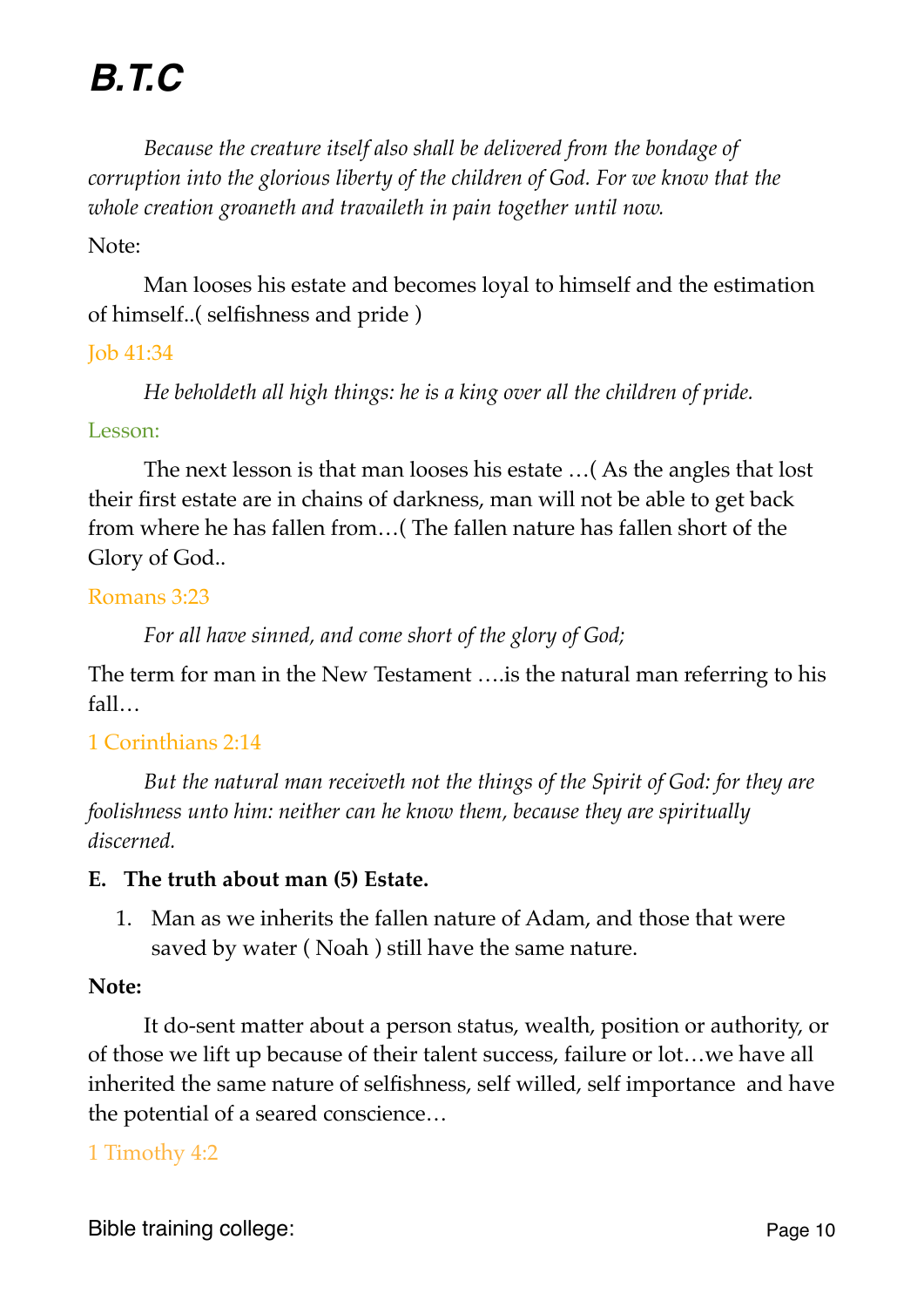*Speaking lies in hypocrisy; having their conscience seared with a hot iron;*

- **2. Man has lost the crown and mans dominion and relationship become harder Genesis 3:7ff**
	- **1. Man leans towards darkness because he is no longer in a kingdom light, but one of darkness, sin, sorrow and death.**

## **John 3:19**

*And this is the condemnation, that light is come into the world, and men loved darkness rather than light, because their deeds were evil.*

## Ephesians 2:2

*Wherein in time past ye walked according to the course of this world, according to the prince of the power of the air, the spirit that now worketh in the children of disobedience:*

- **3.** Man loose Eden
- 4. Man looses the right to the tree of eternal life eternal life Genesis 2:15-17/ 3:24
- 5. Man is given a shortened temporal life..
- **6.** Man can't touch or regenerate his fallen nature

## **Note:**

Man disposition will not allow him to get back to the place where he has fallen from Genesis 3:21.

## Genesis 3:15

*And I will put enmity between thee and the woman, and between thy seed and her seed; it shall bruise thy head, and thou shalt bruise his heel.*

# Ill

There are three trees in the Bible…two in the garden and the other at Calvary. ( The Innocent for the guilty, man left the garden by transgression, but Jesus Christ opens the door back to being in a state of innocent…

## Galatians 3:13

*Christ hath redeemed us from the curse of the law, being made a curse for us:*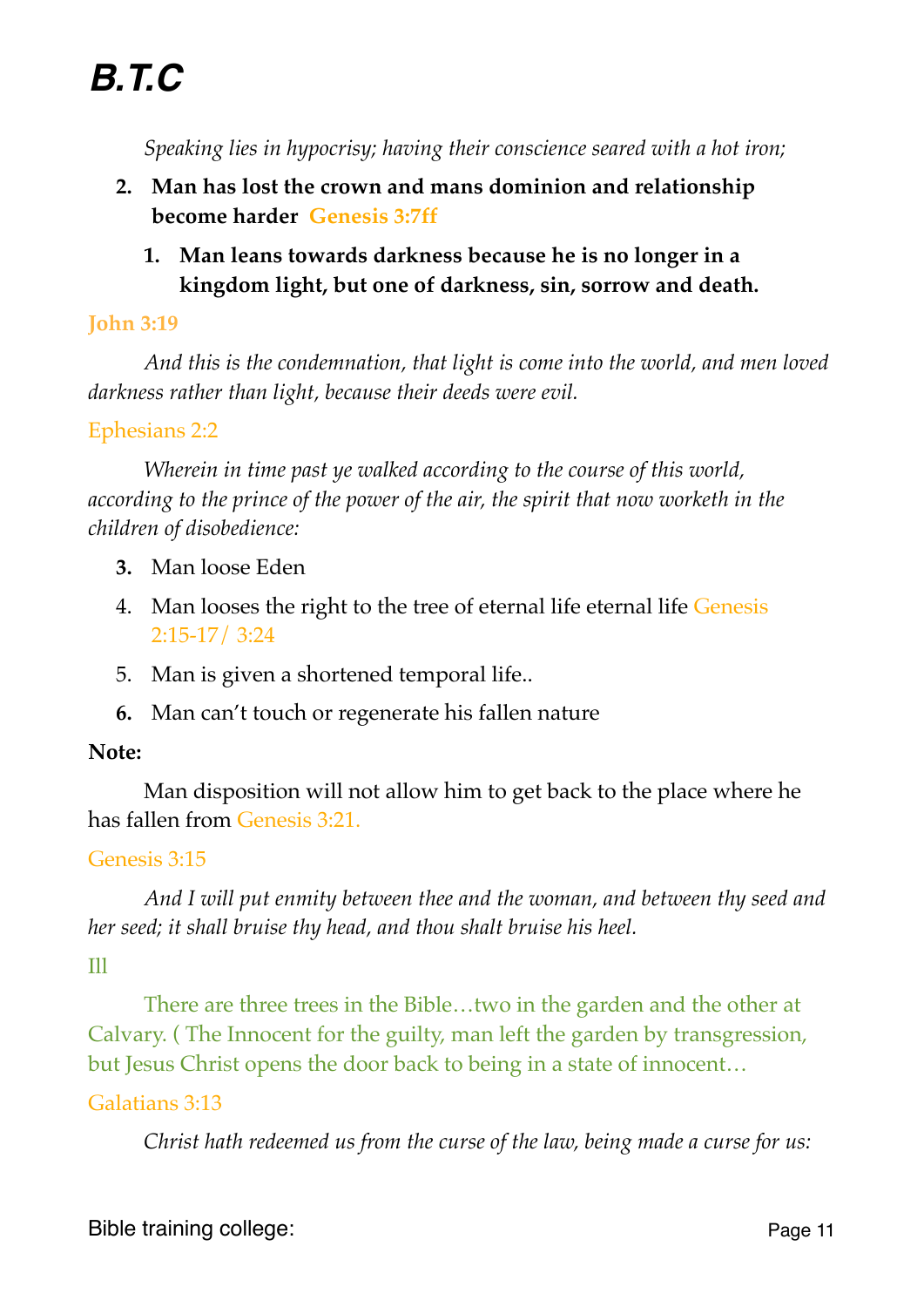*for it is written, Cursed is every one that hangeth on a tree:*

**7.** The boundary for man  $\nu$ 24 is for his benefit mans benefit/ salvation is God redeeming man in Christ Jesus.

## **F. The truth about man (6) Lost.**

- 1. Man died spiritually: Romans 8:6-8 and 1 Corinthians 2:9-16.
	- 1. Man is not left alone without a witness…( Man is with out excuse lesson 7 )
- 2. The word lost is also connected with the word unbelief..
	- 1. The serpent attacked belief…

#### **Lesson:**

The word unbelief always ends up with man departing form God and the belief is when man returns to God Romans 8:6-7 and 2 Corinthians 4:3-4

3. When mans eyes were opened.. ( Important )

#### Genesis 3:6-7

*And when the woman saw that the tree was good for food, and that it was pleasant to the eyes, and a tree to be desired to make one wise, she took of the fruit thereof, and did eat, and gave also unto her husband with her; and he did eat. And the eyes of them both were opened, and they knew that they were naked; and they sewed fig leaves together, and made themselves aprons.*

- 4. Mans relationship has changed, because mans estimation of himself doesn't see that something innocent has to die for the guilty Geneses 3:20-21…
- 5. Mans relationship is demonstrated with the two offerings of Cain and Abel Genesis 4:1-8
- 6. Chains pride wouldn't allow him to get the offering that God was pleased with.
	- 1. One offering restores the relationship with God by faith.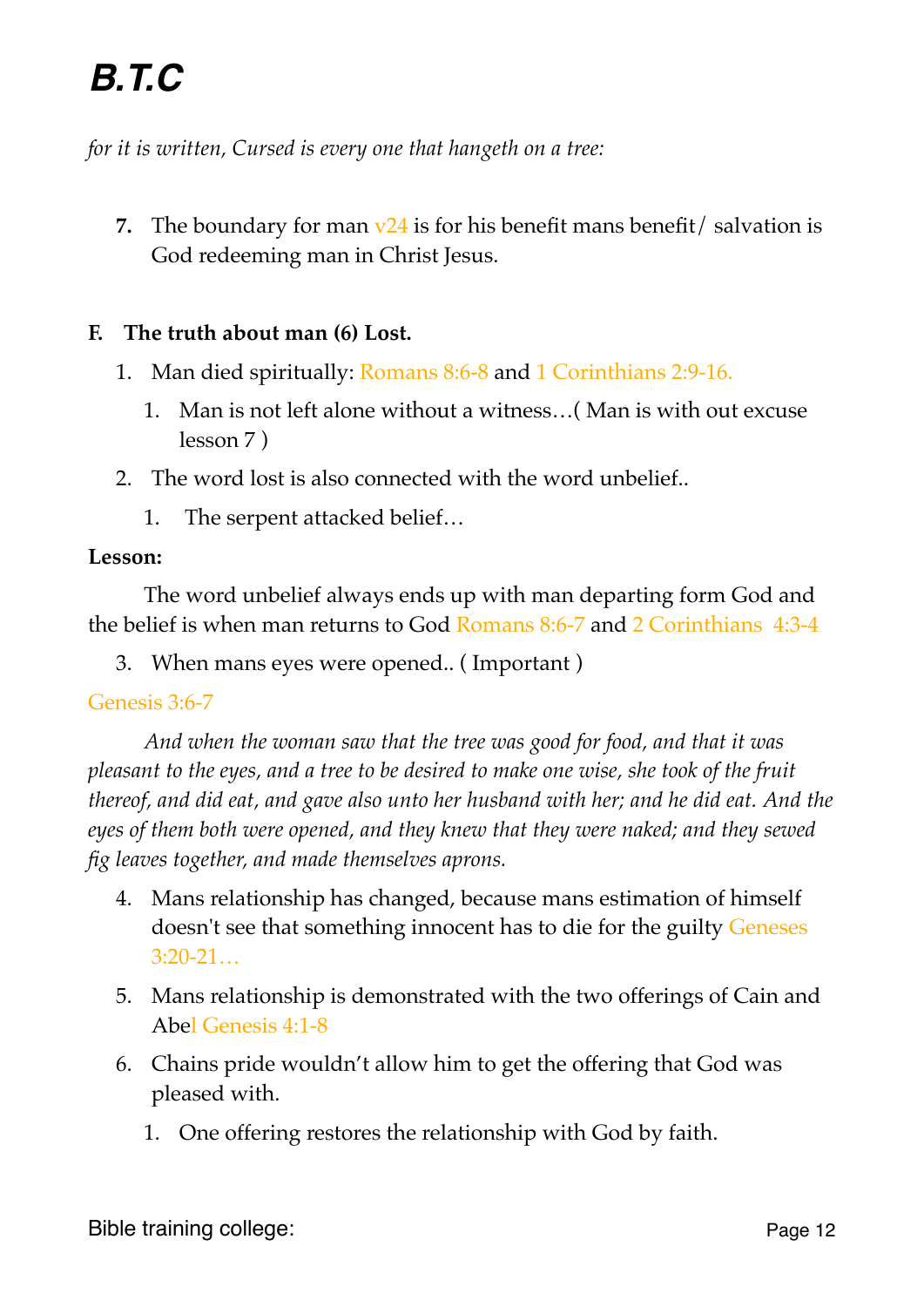2. The other offering ends up in murder…( Religion has caused more wars, from emotion of self righteousness and hate…

## 1 John 3:15

*Whosoever hateth his brother is a murderer: and ye know that no murderer hath eternal life abiding in him.*

## 1 John 2:9-11

*He that saith he is in the light, and hateth his brother, is in darkness even until now. He that loveth his brother abideth in the light, and there is none occasion of stumbling in him. But he that hateth his brother is in darkness, and walketh in darkness, and knoweth not whither he goeth, because that darkness hath blinded his eyes.*

## **( Correction is not rejection )**

#### **Lesson:**

Because man is Lost, it is going to take Gods light to reveal that man is lost….Jesus warned against mans light..

#### Matthew 6:23

*But if thine eye be evil, thy whole body shall be full of darkness. If therefore the light that is in thee be darkness, how great is that darkness!*

## Luke 11:35

*Take heed therefore that the light which is in thee be not darkness.*

#### **Note:**

The contrast is found in ….( Out of order )

#### Isaiah 5:20

*Woe unto them that call evil good, and good evil;* that put darkness for light, and light for darkness; that put bitter for sweet, and sweet for bitter!

## **Conclusion:**

We saw mans attempt with the fig leaves because mans disposition had changed from standing in the presence of God, to man being cast out from the presence of God into a kingdom of darkness rather than one of Light, as there is no darkness in God, God is Light.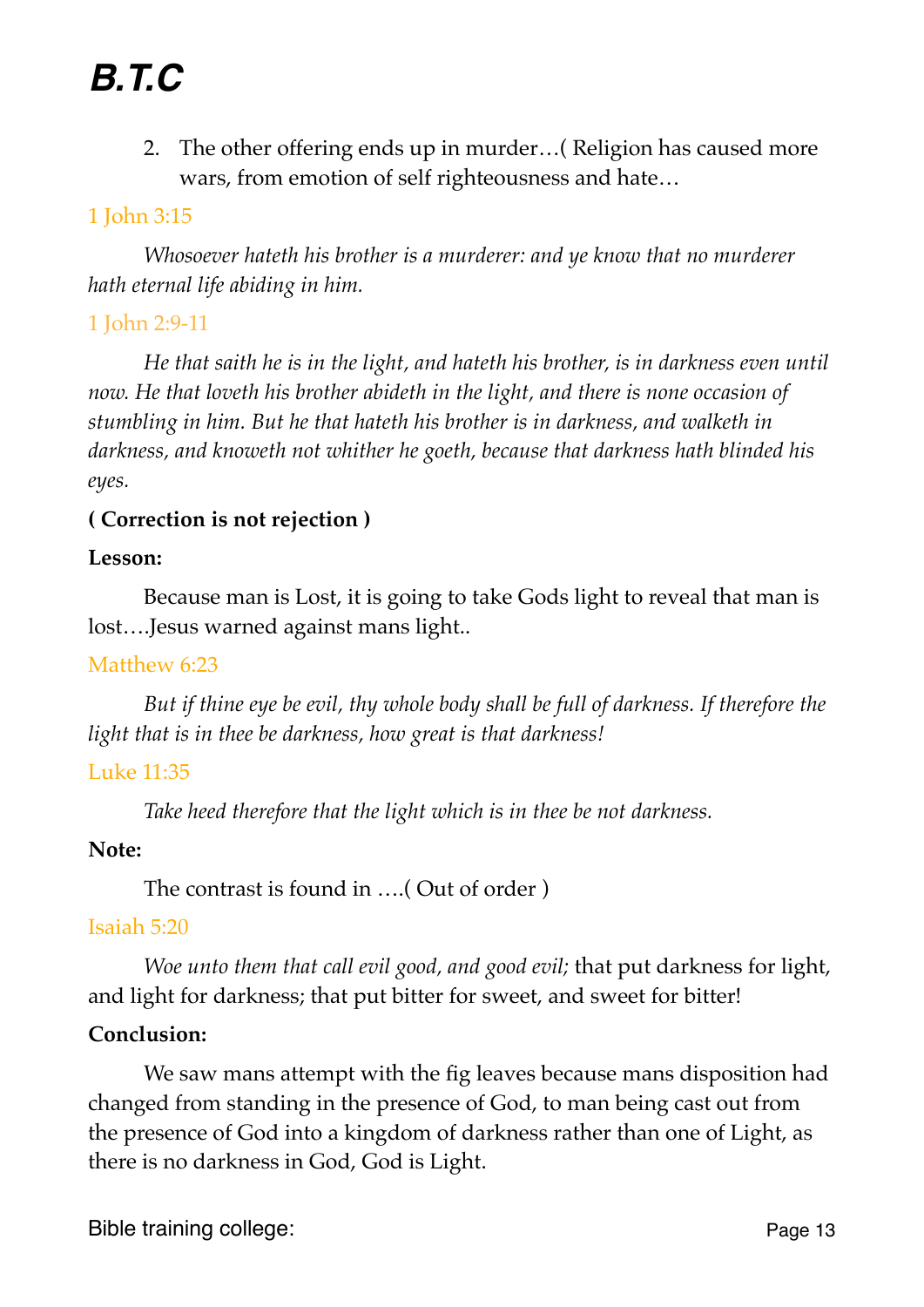Gods plan is to reopen mans eyes from unbelief….

# 2 Corinthians 4:3-4

*But if our gospel be hid, it is hid to them that are lost: In whom the god of this world hath blinded the minds of them which believe not, lest the light of the glorious gospel of Christ, who is the image of God, should shine unto them.*

## Romans 4:25

*Who was delivered for our offences, and was raised again for our justification.*

## **G. The truth about man (7) Without excuse.**

#### Introduction: Genesis 4:1-8

Cain could have done well/ so therefore he is without excuse …The heredity nature from Adam has caused man become loyal to mans **estimation** of himself, believes that he can climb the ladder from where he once had fallen from. The deception is to believe that man can regenerate his fallen nature:

( The Garden of Eden, has been shut by the determinate counsel of God, where by the tree of life was protected…)

#### Acts 2:23

*Him, being delivered by the determinate counsel and foreknowledge of God, ye have taken, and by wicked hands have crucified and slain: ( Third tree of the cross )* Genesis 3:24

*So he drove out the man; and he placed at the east of the garden of Eden Cherubims, and a flaming sword which turned every way, to keep the way of the tree of life.*

## **Note**:

The road back will be Contrary to mans nature of pride and self will….( **Cain** )

## Genesis 4:6-7

*And the LORD said unto Cain, Why art thou wroth? and why is thy countenance fallen? If thou doest well, shalt thou not be accepted? and if thou doest not well, sin lieth at the door. And unto thee shall be his desire, and thou shalt rule over him.*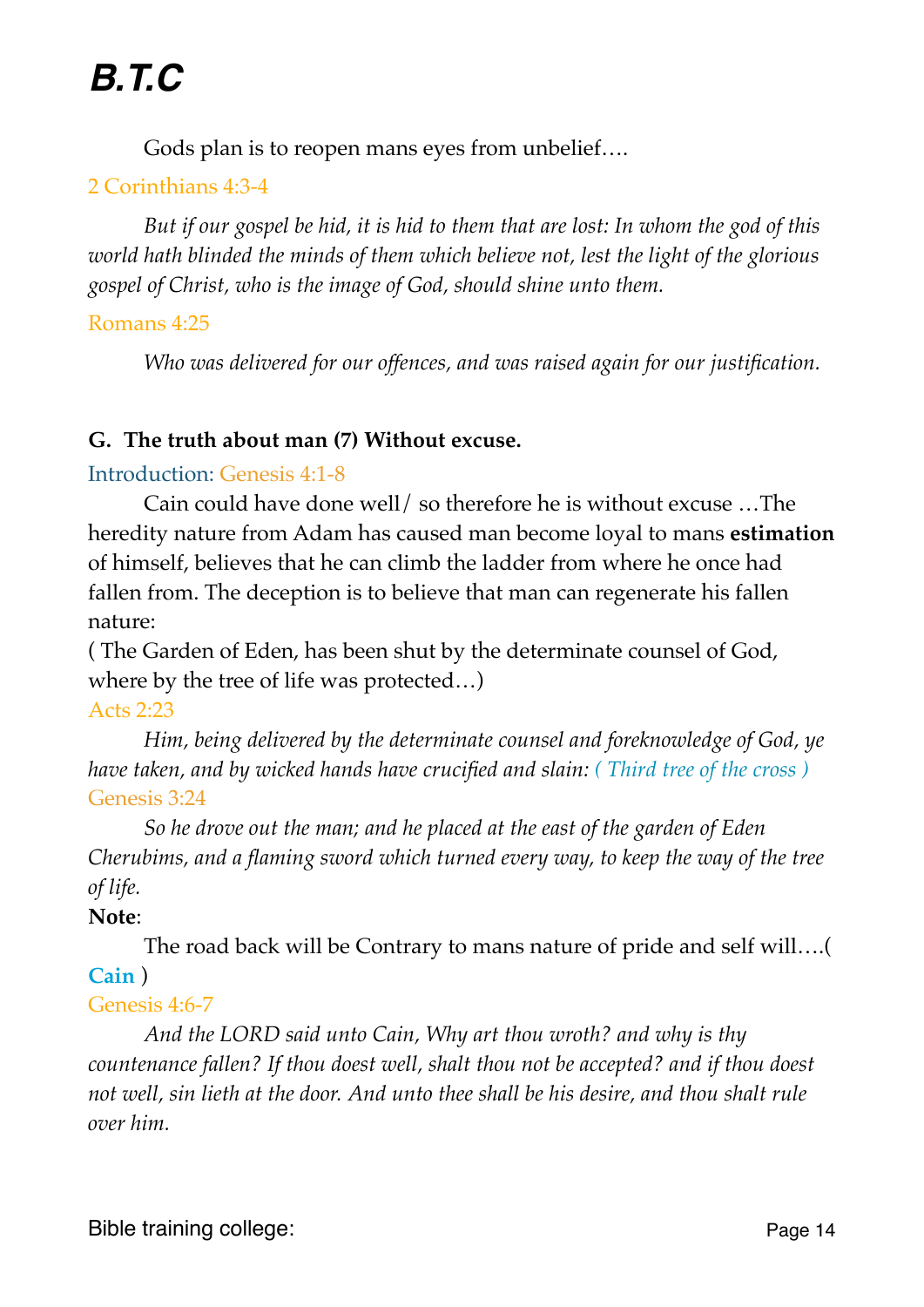1. The point is man's will is in tact, but mans nature is governed by a carnal mind, which lends itself to pride, and self will..

### Romans 8:6-8

*For to be carnally minded is death; but to be spiritually minded is life and peace. Because the carnal mind is enmity against God: for it is not subject to the law of God, neither indeed can be. So then they that are in the flesh cannot please God.* **Statement** 

God said that man would die: Man died spiritually and the carnal mind is not subject to the things of God.

1. the spirit of man is connected the mind..1 Corinthians 2:9-16

2. there is the soul of man, is where our will, and conscience are seated.. John 1:8-9

*He was not that Light, but was sent to bear witness of that Light. That was the true Light, which lighteth every man that cometh into the world.* **Note:**

Man was made a living soul when God breathed into his nostrils, so the soul of man is the seat of our will and conscience of God Himself…we made after His image..

The conscience can be seared by unbelief, and the covering up behaviour of self justification

## 1 Timothy 4:2

*Speaking lies in hypocrisy; having their conscience seared with a hot iron;* Hebrews 3:12

*Take heed, brethren, lest there be in any of you an evil heart of unbelief, in departing from the living* God.

- 2. the Body of man is a temporal temple of the Soul..
	- 1. The body is perishing because it made of dust…
	- 2. The judgment of Genesis 3... dictates a temporal life, "The tee of life cannot be freely eaten but is kept from man Genesis 2:16-18.

#### Lesson

Mans fall is seen in Romans, where man chooses to worship the creation from where he was created from…

#### **So they are without excuse**…Romans 1:17-32